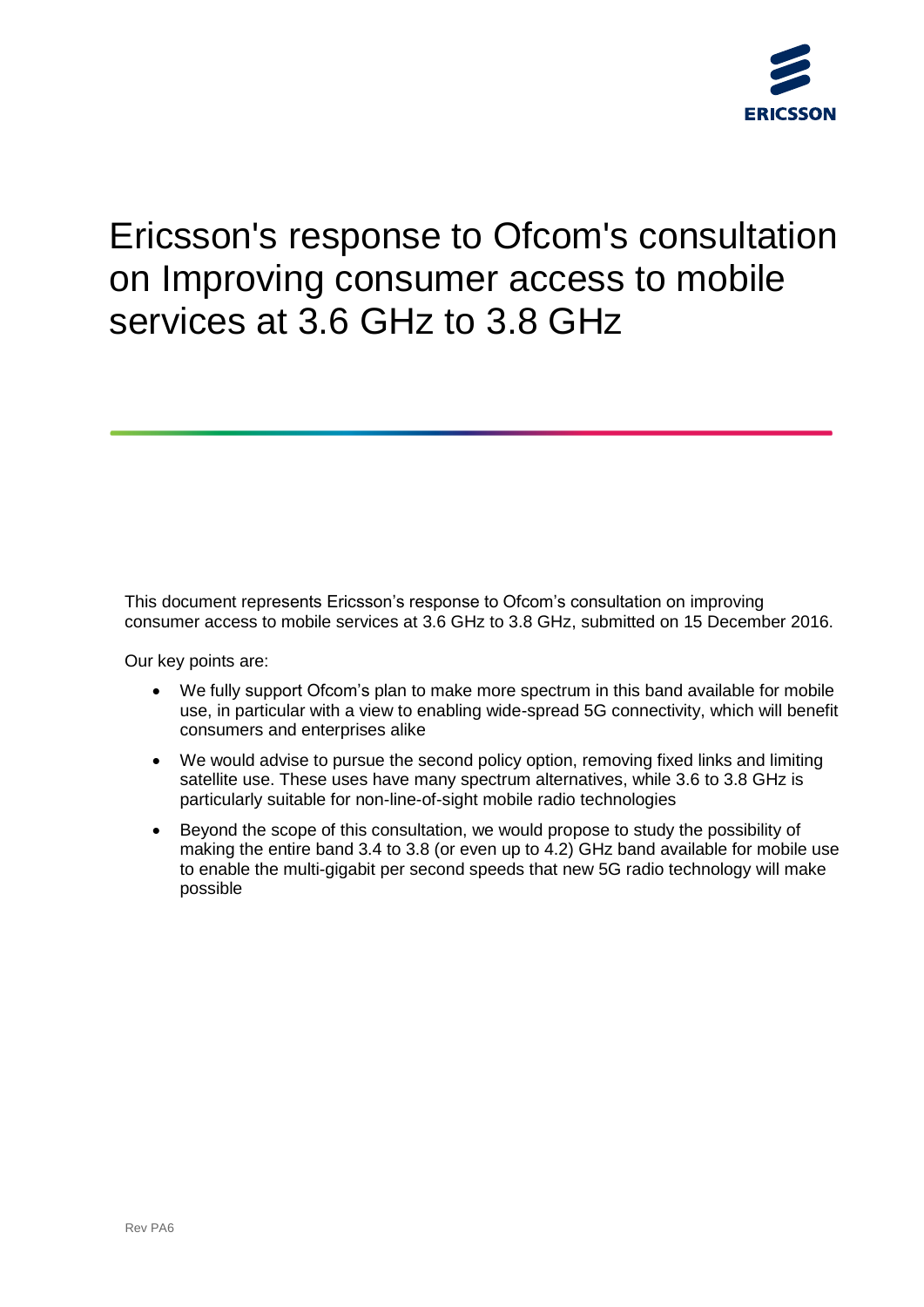# $\blacktriangleright$

## About Ericsson globally

Ericsson is the driving force behind the Networked Society – a world leader in communications technology and services. Our long-term relationships with every major telecom operator in the world allow people, business and society to fulfil their potential and create a more sustainable future.

Our services, software and infrastructure – especially in mobility, broadband and the cloud – are enabling the telecom industry and other sectors to do better business, increase efficiency, improve the user experience and capture new opportunities.

With customers in 180 countries and approximately 115,000 employees, we combine global scale with technology and services leadership. We support networks that connect more than 2.5 billion subscribers. Forty percent of the world's mobile traffic is carried over Ericsson networks. And our investments in research and development ensure that our solutions – and our customers – stay in front.

Founded in 1876, Ericsson is headquartered in Stockholm, Sweden, and generated revenue of SEK 246.9 billion (around £22 billion) in 2015. Ericsson is listed on the NASDAQ OMX stock exchange in Stockholm and the NASDAQ in New York.

## About Ericsson in the UK

Ericsson engages geographically through 10 regional units, one of which is Region Western & Central Europe (RWCE), which includes Germany and the UK and is headquartered in London.

Ericsson is active in the UK since 1898, when we opened our first sales office here. In the early 1900s Britain accounted for ~30% of Ericsson's overall sales. More recently, Sony Ericsson, our mobile handset joint venture with Sony was headquartered in London prior to its sale to Sony in 2012.

Ericsson has made a number of significant investments in the UK, including the acquisitions of Marconi, Technicolor Broadcast Services, Tandberg TV and Red Bee Media (formerly part of the BBC). The UK is the global hub of Ericsson's media business and the majority of mediarelated R&D, especially video compression development, is done at our site in Southampton.

In February 2016, we launched a research partnership on 5G with King's College in London, in which we address the various technologies required to deliver next-generation communication networks and their implications on consumers and society.

Our main customers in the UK include the mobile operators EE, O2, Vodafone and Three, for which we manage a total of 44,000 radio sites and a number of other network-related services. We are a key supplier to the TV and internet service providers BT, Sky, Virgin Media and TalkTalk, and to the main UK broadcasters BBC, ITV, Channel 4 and Channel 5. We turn over around £500 million p.a. and employ around 4,000 employees in 13 offices across the UK.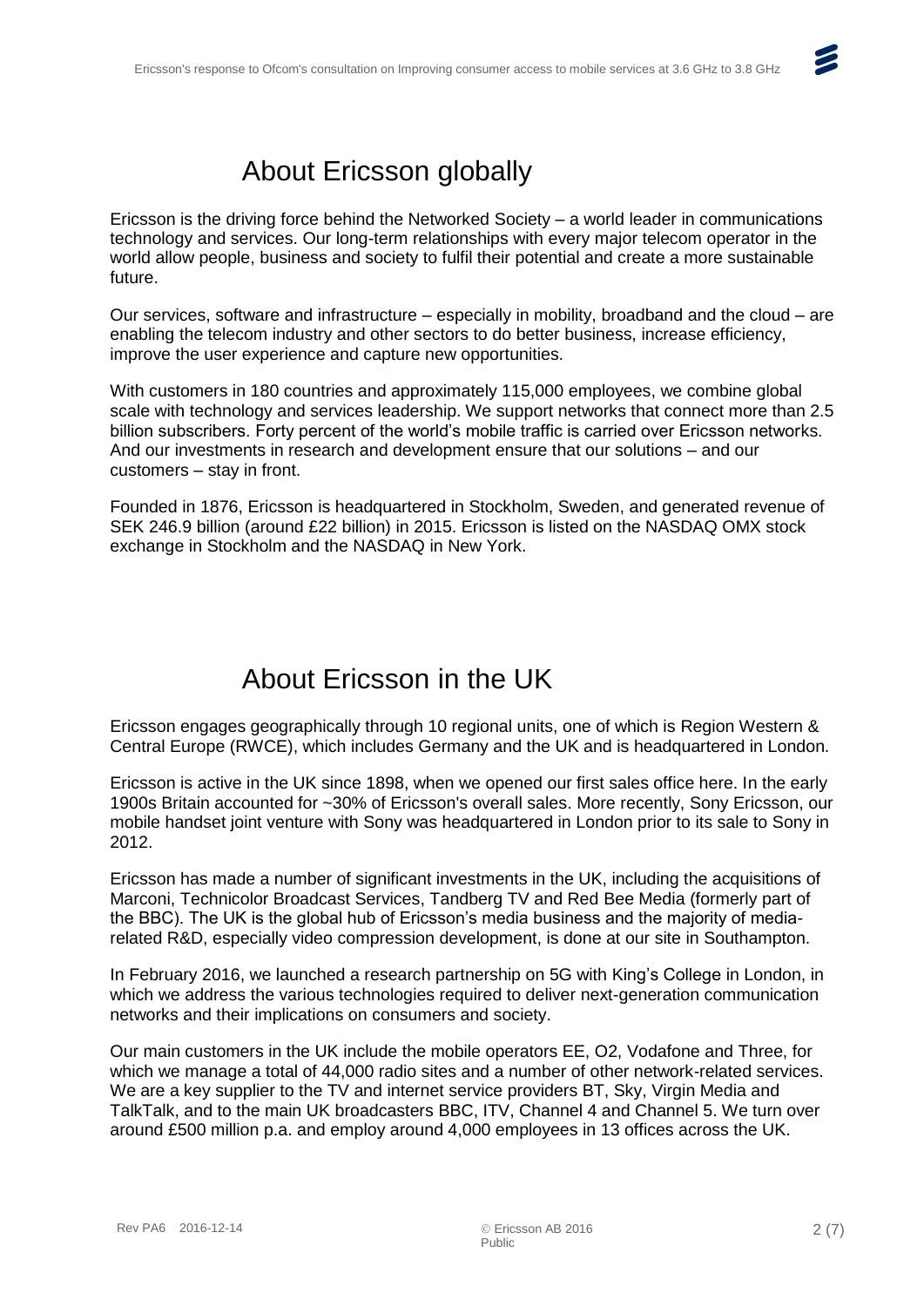

### Ericsson's responses to Ofcom's questions

Ericsson appreciates the opportunity to comment on the future use of the 3.6 to 3.8 GHz band. As a world leader in developing mobile radio technology, we emphasise that this band is particularly suitable for mobile usage with future 5G radio technologies. It provides a good balance of non-line-of-sight propagation characteristics with a relatively wide contiguous band availability. Both will be important to deliver the ambition of 5G, notably multi-gigabit per second throughput and reliable Internet of Things connectivity.

This consultation is timely, given the recent development regarding 5G spectrum in Europe (RSPG Opinion, EC 5G Action Plan).

#### *Question 1: Do you have any comments on the use of the 3.6 to 3.8 GHz band by existing services?*

We concur with Ofcom that the use by existing services is very limited and could be characterised as underutilised and not growing. On the other hand, upcoming 5G technologies require appropriate spectrum, such as between 3 to 4 GHz. Therefore, this is an opportune time to repurpose the spectrum for mobile use.

*Question 2: Do you agree with our identification of a trend towards the use of mobile in the 3.6 to 3.8 GHz band?*

As does Ofcom, Ericsson notes that the use of mobile data continues to increase rapidly, and expects that mobile data (smart phones, tablets and PC dongles) will increase by a factor of 8 between 2016 and 2022 in Western Europe (Ericsson Mobility Report Nov 2016 [https://www.ericsson.com/mobility-report\)](https://www.ericsson.com/mobility-report).

We see a strong trend towards more intensive use of spectrum in the 3 to 4 GHz range for mobile use due to the propagation characteristics and general availability. The plan to deploy 5G in these frequency ranges is visible not only in Europe, but also in the US, China, South Korea and Japan. Some of these regions also consider to extend the band up to 4.2 GHz. Using similar or the same band plans in the 3 to 4 GHz range will foster a global technology ecosystem of radio equipment and end user devices, which is important for availability and cost efficiency. As is true for other spectrum bands, individual countries should always aim for globally harmonised spectrum bands.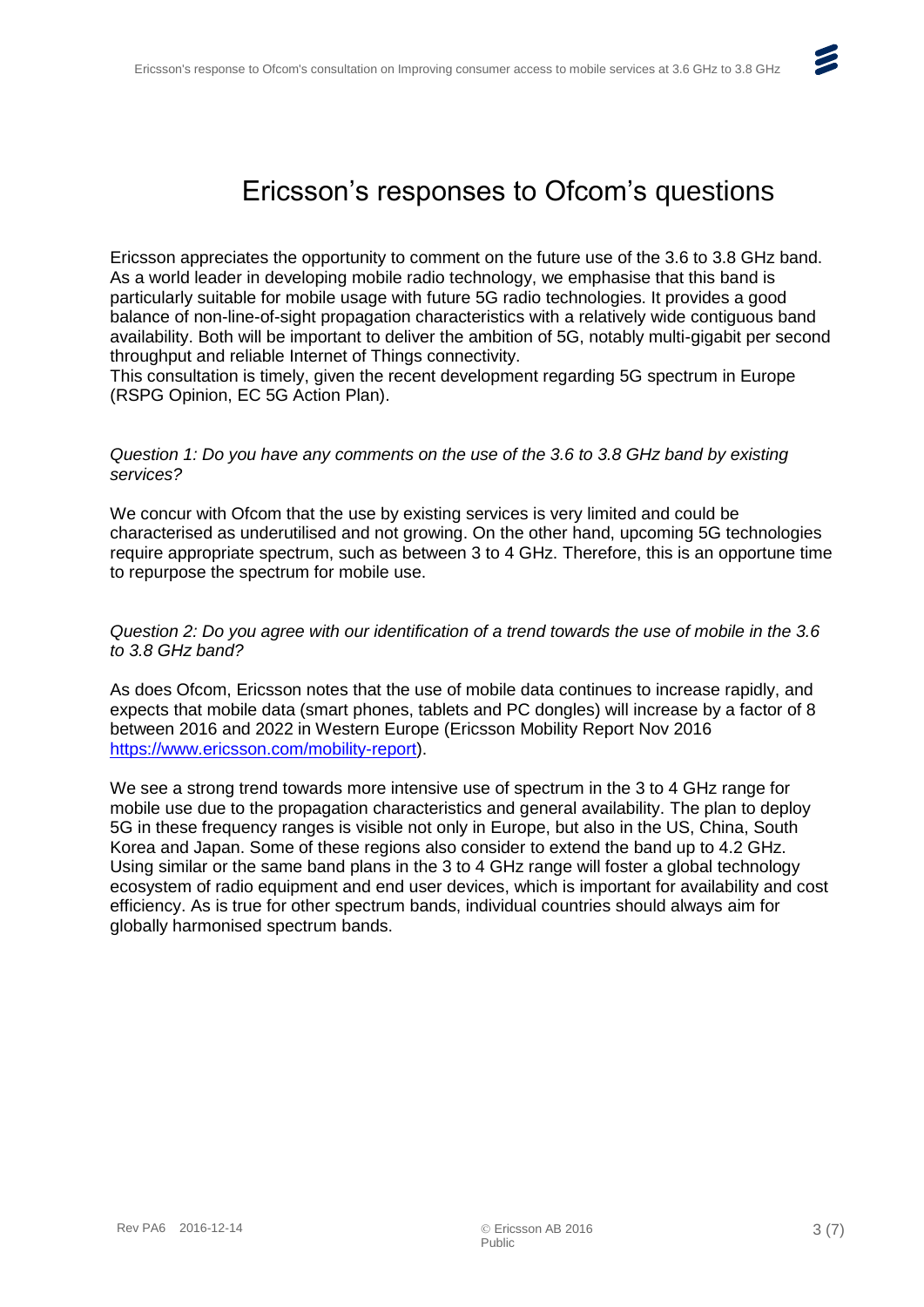

*Question 3: Do you agree with our high level proposal to make 116 MHz within the 3.6 to 3.8 GHz band available for mobile and 5G services, bearing in mind our statutory duties and the high level trends we have identified?*

We agree with Ofcom's proposal.

We would also propose to further investigate enabling bandwidths of multiple 100 MHz in the longer term. An ideal end-scenario would be contiguous availability over the entire 3.4 to 3.8 GHz or possibly even up to 4.2 GHz (as per Ofcom's work on 3.8 to 4.2 GHz). This would enable "fibre-like" throughput over wireless networks to a wide range of end user devices, including connected cars and on trains, and enable "in-band-backhaul", where fibre to the radio base station is not available.

#### *Question 4: Do you agree with our general approach regarding spectrum currently licensed to UK Broadband?*

#### We agree with Ofcom's approach.

A change to UK Broadband's licence may be required to enable the most efficient and effective use of the 3.6 – 3.8 GHz band. As set out elsewhere in our response, large channel bandwidths will be crucial for future radio technologies and existing spectrum licences holders should be encouraged to support wide and contiguous channels.

#### *Question 5: Do you agree with our assumptions, methodology, and conclusions with regards to potential coexistence between mobile and existing fixed links and satellite earth stations? Please refer to annex 5 for further details.*

We consider Ofcom's assumptions, methodology and conclusions regarding co-existence accurate, since these are based on CEPT study parameters and current EC decisions. We note that 5G may have somewhat different characteristics than what is assumed in the existing studies, but we expect that separation distances will be approximately the same. We would suggest that licences in the 3.6 to 3.8 GHz band would include the right to deploy all types of 4G/LTE and 5G radio equipment, including macro base stations with associated height and power output, in all areas of the UK. This may require considerable separation distances to incumbent users. The sharing situation could be improved considerably by using more sophisticated modelling tools and propagation measurements as well as applying different mitigation techniques. Despite such techniques, however, there would still be areas where interference between the systems would be likely to occur, in particular in Greater London and the South-East of England.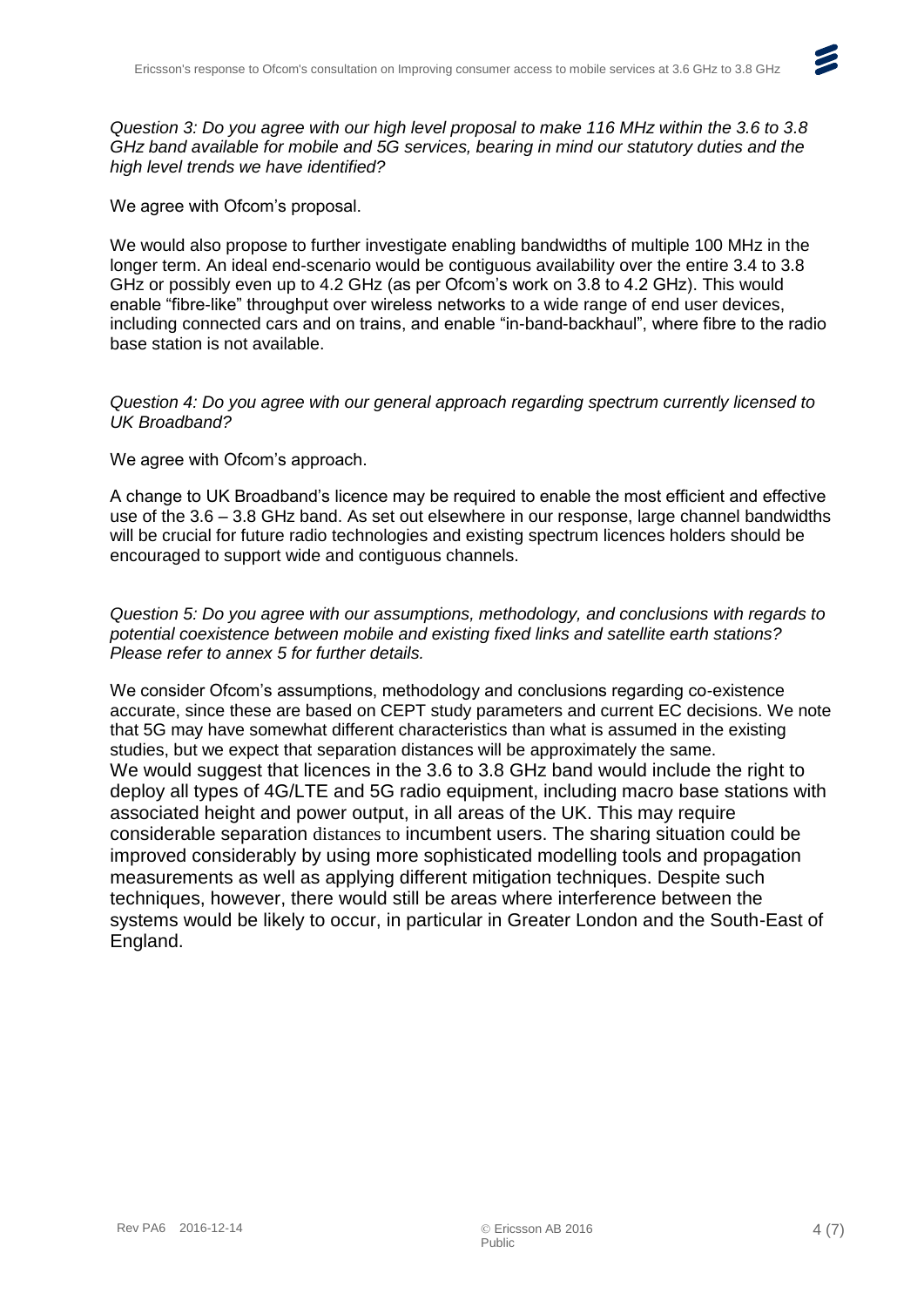#### *Question 6: Do you have a view on any of the two options we identified?*

On behalf of the entire mobile industry, our preference would be the second policy option of relocating the existing use.

As Ofcom concludes, there is rather limited use of the spectrum by fixed links and satellite earth stations and both applications have many spectrum alternatives due to the directional nature of the radio links. We would suggest that 6 GHz could be a suitable alternative for fixed links, taking the length of the existing hops into consideration.

Mobile use, in contrast, requires spectrum suitable for non-line-of-sight radio links. 3.6 to 3.8 GHz is such a spectrum band with relatively large bandwidth available and therefore has considerable potential for mobile use.

Full concurrent use by fixed links, satellite earth stations and mobile would most likely significantly reduce the capacity and availability of mobile services to consumers, in particular in the dense areas of Greater London and South-East England.

A compromise could be to continue with the use of fixed and satellite links, under the condition that they provide protection for mobile usage, while mobile would not provide any reciprocal protection to fixed and satellite links, due to the inherently mobile nature of the end user devices.

*Question 7: Do you have any quantitative evidence on the costs and benefits associated with the options? This include costs for existing users and/or consumers of existing services associated with potential changes, and benefits to UK consumers in gaining access to mobile services in this band.*

It is challenging to quantify the cost and benefits associated with the options set out. Doing so goes beyond our response and would merit a separate economic study. Plum Consulting, however, did already quantify the net benefits of 3.4/3.6-3.8 GHz spectrum in 2015 and estimated the benefit from avoided cost owing to the additional spectrum at EUR 1.4 bn in 2018 NPV terms. It also asses two further options and their NPV value (see [http://www.plumconsulting.co.uk/pdfs/Plum\\_Jun2015\\_Use\\_of\\_C-](http://www.plumconsulting.co.uk/pdfs/Plum_Jun2015_Use_of_C-Band_for_mobile_broadband_in_Hungary_Italy_Sweden_and_UK.pdf)Band for mobile broadband in Hungary Italy Sweden and UK.pdf).

Ericsson has also argued in the past that doubling the average speed of broadband can add 0.3 percentage points to GDP growth (see e.g.

[https://www.ericsson.com/res/thecompany/docs/corporate-responsibility/2013/socioeconomic](https://www.ericsson.com/res/thecompany/docs/corporate-responsibility/2013/socioeconomic-effect-of-broadband-speed.pdf)[effect-of-broadband-speed.pdf\)](https://www.ericsson.com/res/thecompany/docs/corporate-responsibility/2013/socioeconomic-effect-of-broadband-speed.pdf). Since 5G is expected to increase average mobile broadband speeds to multiple gigabits per second, Ericsson would expect positive implications for GDP (albeit not in a directly linear correlation with speed increases).

In addition, connecting all manner of 'things' to the internet (i.e. IoT) will add further benefits, which would result in indirect benefits to consumers through connected products and services. Examples can be found at [https://www.ericsson.com/5g/use-cases.](https://www.ericsson.com/5g/use-cases) We would suggest that an economic study would have to take these indirect benefits into account as well.

 $\blacktriangleright$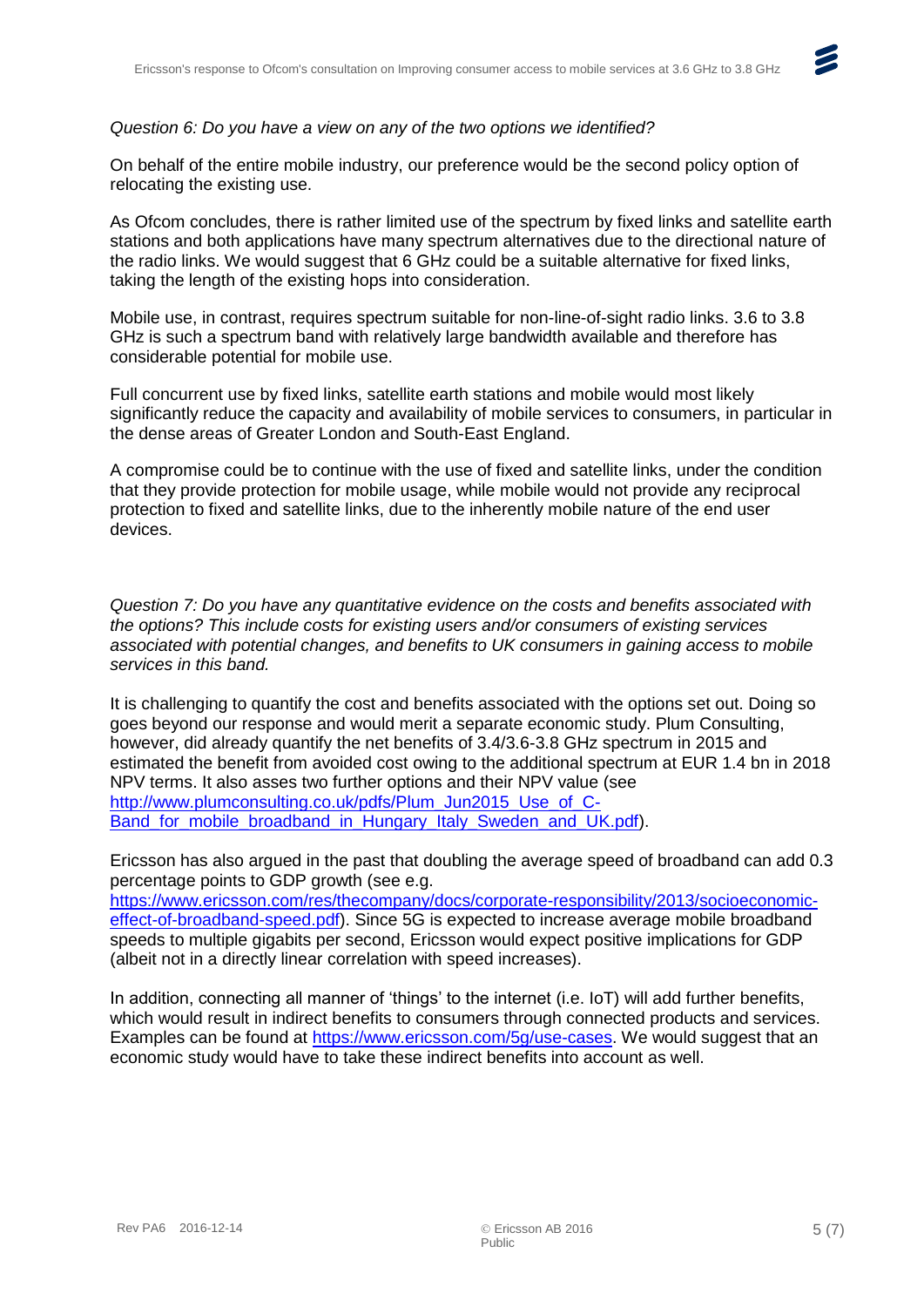

We concur with Ofcom's assessment of mitigation through site shielding, careful deployment of base stations etc. As Ofcom outlines, this may be effective in some, but not all cases, and it may place a considerable burden on some fixed and satellite link licensees. Obviously, relocating or removing earth stations from sensitive areas would be an effective method of avoiding interference in the longer term.

#### *Question 9: Do you have any comments in relation to these proposals?*

Rolling out 5G mobile radio networks in 3.6 to 3.8 GHz will require substantial investments, which can only be justified if the licenses will cover a sufficiently long duration (e.g. 20 years or more).

The licenses should also be harmonized with global standards as in the ongoing CEPT work on 3.4 to 3.8 GHz for 5G (ECC PT1).

Network deployments will also be faster and at lower cost, if no additional, country-specific requirements are added to the spectrum licenses.

 $\boldsymbol{z}$